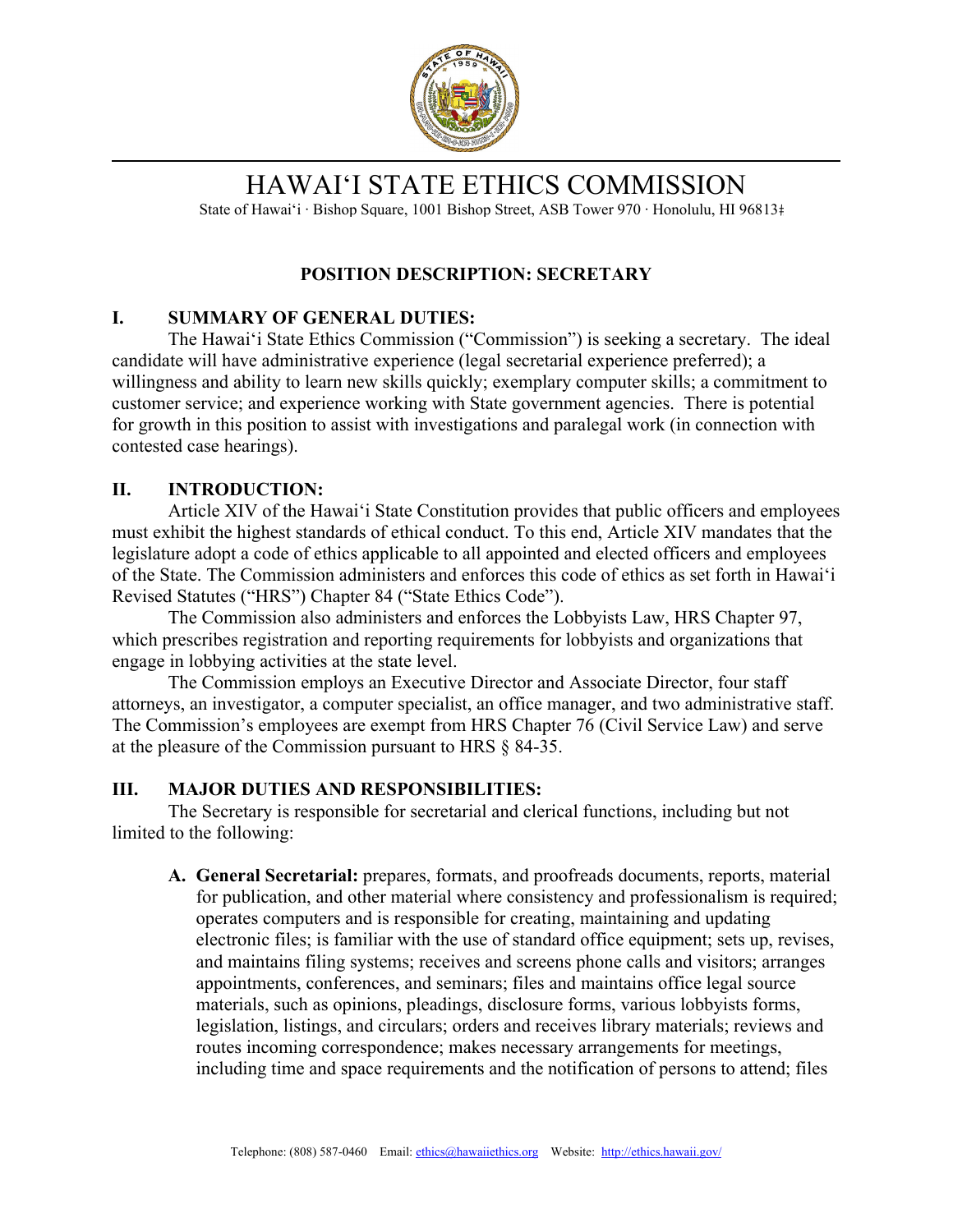Hawai'i State Ethics Commission Position Description: Secretary Page 2

> documents with government agencies; maintains office calendar; works with public. Performs other secretarial duties as requested.

- **B. Training Support:** assists the Commission in scheduling ethics trainings and maintaining records of attendees.
- **C. Processing disclosures and filings with Commission:** processes disclosure forms from government officials and lobbyists; receives and processes other filings with the Commission; assists callers in filing their disclosure forms.
- **D. Furniture, Equipment, and Supply Management:** assists Office Manager as needed in procuring furniture, equipment, and supplies for the office in compliance with the State Procurement Code and applicable administrative rules; processes required forms for purchasing; maintains inventory of all office furniture, equipment and supplies on a current basis; incorporates new furniture and equipment acquisitions into inventory file and disposes of obsolete and worn property; prepares quarterly updates and annual inventory reports to DAGS; oversees equipment rental and maintenance contracts; acts as a liaison between building management and office staff; oversees office repairs.
- **E. Legislative Support:** assists the Commission in legislative activities (e.g., tracks proposed legislation and reviews hearing notices).
- **F. Personnel matters:** assists the Office Manager as needed in maintaining personnel records and implementing personnel policies for the office (e.g., processing the required forms for various personnel actions relating to hires, transfers, terminations, pay adjustments, benefits, etc.; preparing the semi-monthly payroll; maintaining vacation and sick leave records and current balances of individual staff members; representing the Commission's office at meetings and training sessions regarding State personnel practices and otherwise keeping informed of the requirements of the State's personnel practices that are of relevance to the office; implementing personnel policies and procedures adopted by the Office of the Auditor and/or the Commission).
- **G. Fiscal Matters:** assists the Office Manager as needed with fiscal matters (e.g., compiling information for the annual audit, receiving cash and issuing receipts for copies provided of public records).

#### **IV. MINIMUM QUALIFICATION REQUIREMENTS:**

- **A. Eligibility for Employment:** In accordance with HRS § 78-1(c), shall be a citizen, national, or permanent resident alien of the United States, or eligible under federal law for unrestricted employment in the United States, and shall become a resident of the State within thirty days after beginning employment as a condition of eligibility for continued employment.
- **B. Training and Experience:** Graduation from high school or its equivalent; four years of full-time progressively responsible secretarial and/or office manager experience; any equivalent combination of experience, education, or training.
- **C. Knowledge of the Following:** Grammar, business English, spelling, arithmetic, word usage, and sentence construction; proper formatting of documents, office practice and procedures; principles and practices of office organization and human resource